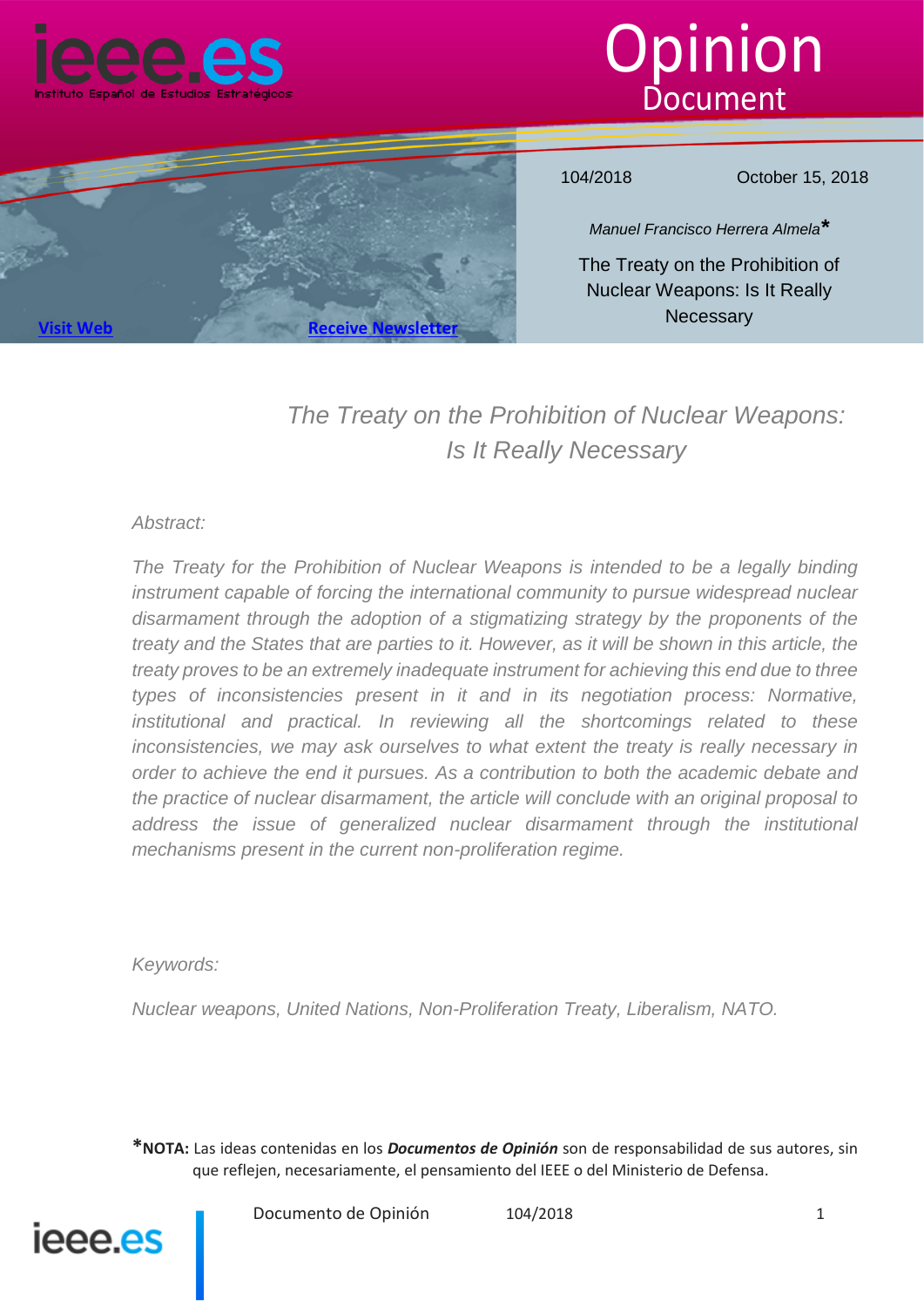

### **Introduction**

The decision to start formal negotiations on a new legal instrument that would strictly prohibit the development and possession of nuclear weapons was approved on 27 October 2016. This initiative responded to a series of demands related to the denuclearisation process, which have not been satisfied through the Nuclear Non-Proliferation Treaty (NPT) of 1968, and as a result managed to unite governments, international organisations and civil society in a common front against the nuclearweapons states. In fact, these efforts have not been joined by the nuclear powers, which are blamed for the lack of progress in global nuclear disarmament<sup>1</sup>.

The initiative to ban nuclear weapons is based on the premise that these weapons are inhumane and indiscriminate<sup>2</sup>. The use of nuclear weapons in any populated area would kill hundreds of thousands of people immediately, and many more would be injured for the rest of their life. However, even though some of the nuclear powers have shown willingness to proceed with nuclear disarmament (remember Barack Obama's speech in Prague in June 2009), this has not resulted in any real initiative to carry out such disarmament. Why? This is one of the main questions that we will try to answer in this article. Why have the nuclear powers, despite the fact of being aware of the damage that this type of weapons can cause and indicate their will to disarm, have not been part of the Humanitarian Initiative (formed by states, international organizations and civil society groups), nor have they participated in the negotiations of the Treaty on the Prohibition of Nuclear Weapons (TPNW), let alone ratified it? Answering this question is imperative because of recent developments in the field of nuclear weapons: Tensions between nuclear-weapon states are increasing and nuclear modernisation programmes are advancing at a good pace.

The argument outlined in the following pages is that the TPNW suffers from serious normative, institutional and practical inconsistencies by failing to address fundamental issues for nuclear-weapon states. Basically, the treaty does not respond to why these states perceive nuclear weapons as a valuable strategic asset destabilizes the current

<span id="page-1-1"></span><span id="page-1-0"></span><sup>1</sup> FIHN, BEATRICE, 2017, The Logic of Banning Nuclear Weapons. *Survival*. 2017. Vol. 59, no. 1, p. 43- 50. DOI 10.1080/00396338.2017.1282671. Informa UK Limited <sup>2</sup> Ibíd, p. 44

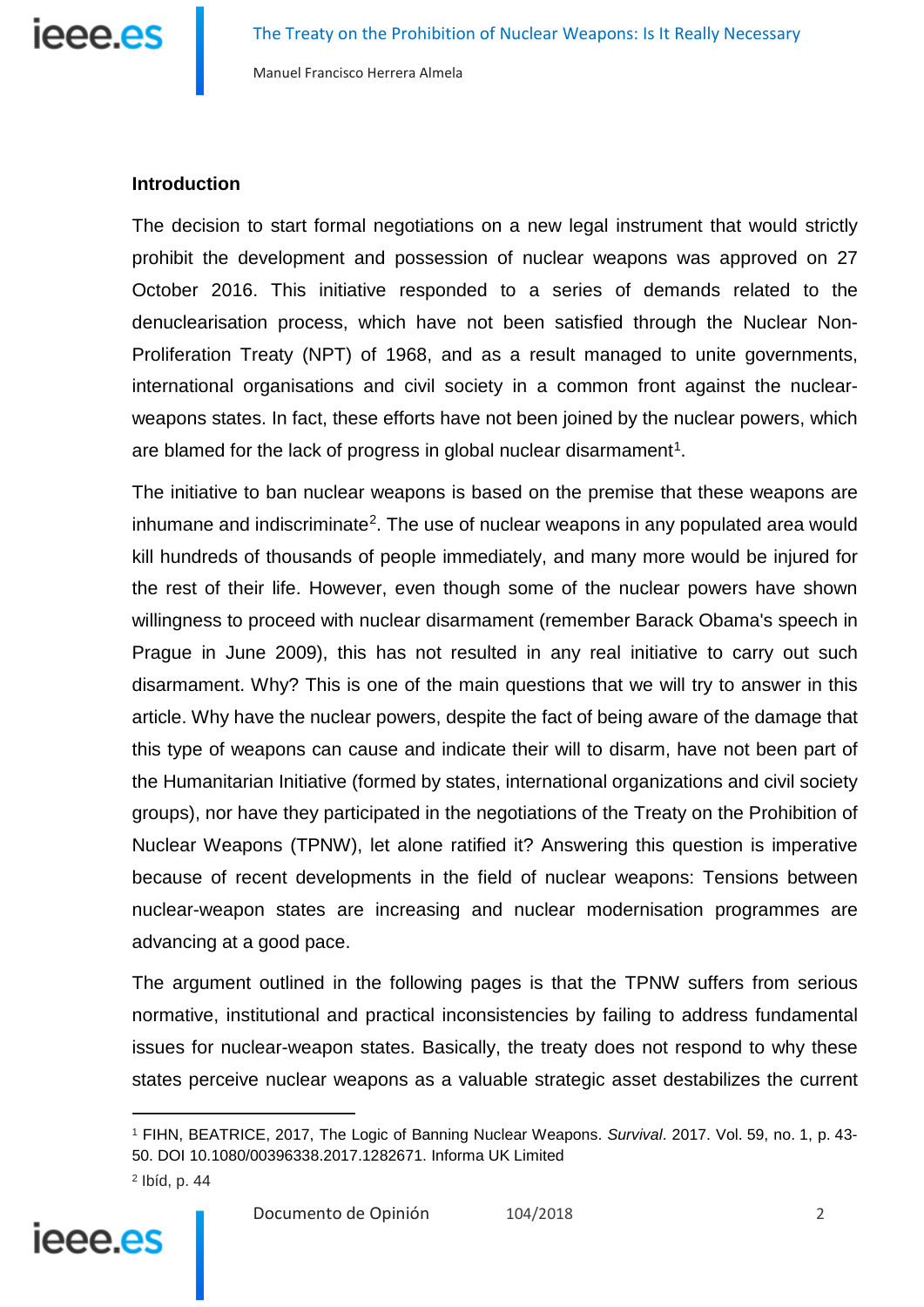

non-proliferation regime. Based on this fact, the question that arises is to what extent the TPNW is really a useful and necessary instrument for achieving widespread nuclear disarmament?

## **The Treaty on the Prohibition of Nuclear Weapons: Motivations and negotiation process**

The origins of the TPNW date back to the Final Document of the 2010 NPT Review Conference, which pointed out the deep concern of all states regarding the catastrophic humanitarian consequences of any use of nuclear weapons<sup>[3](#page-2-0)</sup>. This concern was due to the fact that nine states still possess some 15,000 nuclear weapons, of which more than 4,000 are deployed. At the same time, these states continue to spend billions of dollars on modernizing and expanding the capabilities of these arsenals<sup>4</sup>.

Norway hosted an international conference in March 2013 to explore the humanitarian consequences of nuclear weapons. This was followed by two others in Mexico (February 2014), and Austria (December 2014), with broad participation by non-nuclear-weapon States, civil society and intergovernmental organizations. However, this sequence of conferences was characterized by low attendance by nuclear-weapon states<sup>5</sup>.

Evidences of the humanitarian dangers posed by the use of nuclear weapons raised the question of how better move towards widespread nuclear disarmament. The emergence, following the Vienna conference, of a consensus to "*identify and implement effective measures to fill the legal vacuum with regard to the prohibition and elimination of nuclear weapons and to cooperate with all interested parties in order to achieve this goal*"[6](#page-2-3) was a

<span id="page-2-3"></span><span id="page-2-2"></span><sup>6</sup> DISARM CONFERENCE, 2015, Note verbal dated 25 August 2015 from the Permanent Mission of Austria to the Secretary-General of the Conference on Disarmament transmitting the joint statement on the humanitarian implications of nuclear weapons made by the Federal Minister for Europe, Integration and Austrian Foreign Affairs during the 2015 Review Conference of the Parties to the Treaty on the Non-Proliferation of Nuclear Weapons, on 28 April 2015. New York : United Nations.



<span id="page-2-0"></span><sup>3</sup> *2010 Review Conference of the Parties to the Treaty on the Non-Proliferation of Nuclear Weapons. Final Document vol I*, 2010. New York.

<span id="page-2-1"></span><sup>4</sup> ACHESON, RAY, AINSLIE, JOHN, DATAN, MERAV, KRISTENSEN, HANS, MELLO, GREG, MIAN, ZIAN, PODVIG, PAVEL, RAMANA, MV and ZANG, HUI, 2017, *ASSURING DESTRUCTION FOREVER: 2017 EDITION*. New York : Women's International League for Peace and Freedom

<sup>5</sup> India and Pakistan attended all three meetings, while the United Kingdom and the United States participated only in the Vienna conference. France, China, Russia, North Korea and Israel did not participate in any of the conferences.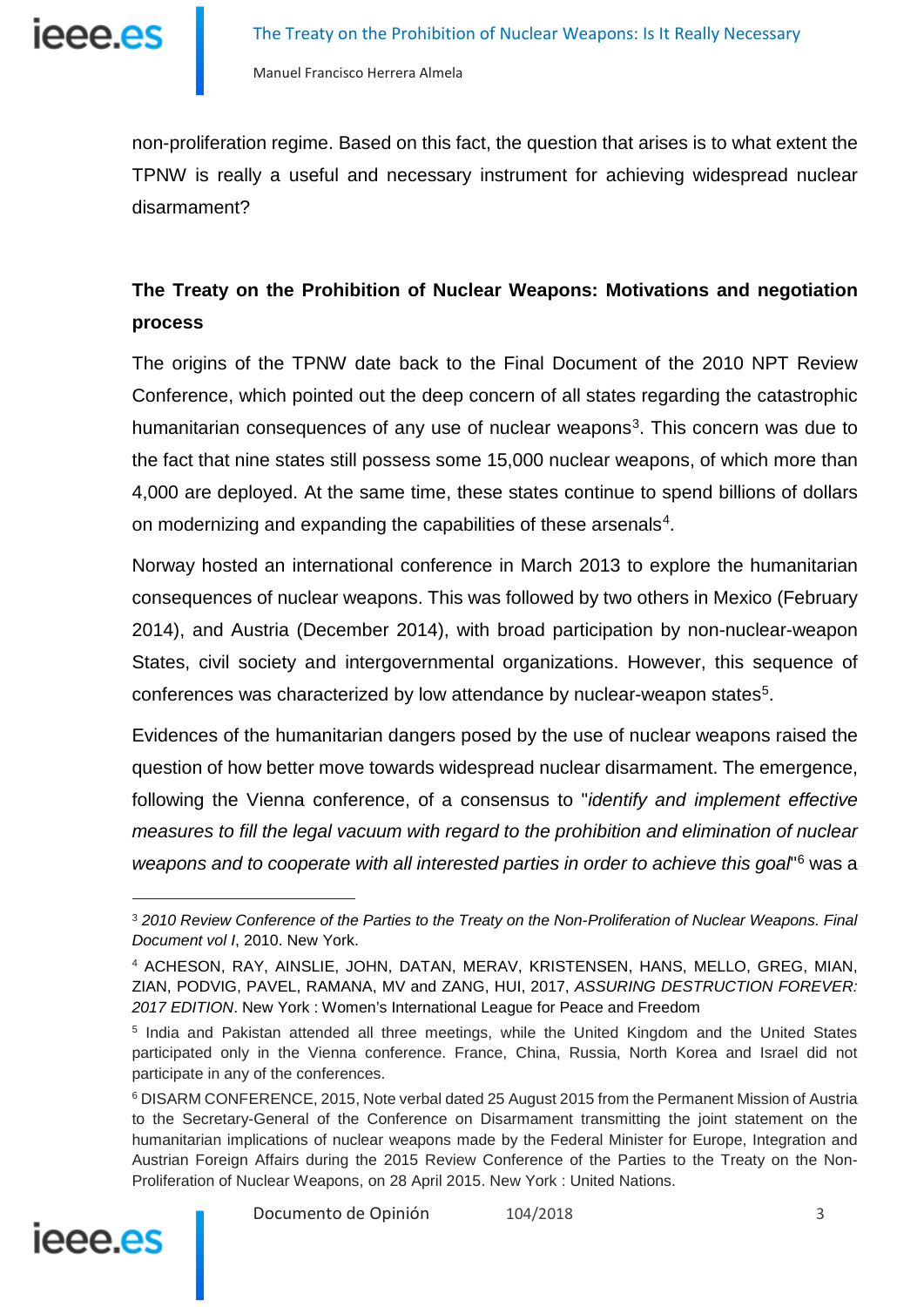call for a legally binding international treaty for the prohibition of these weapons. However, the five nuclear-weapon states recognized by the NPT and many of their allies opposed the call for negotiations on the grounds that, in their view, it was premature and inappropriate given the current conditions of the international system, and that widespread nuclear disarmament requires a more gradual approach. This divergence of approach characterized the failed 2015 NPT Review Conference.

Finally, in December 2016, the United Nations General Assembly adopted a resolution to "*advance multilateral negotiations on nuclear disarmament*"[7](#page-3-0). The resolution mandated the convening of a United Nations Conference in 2017 to negotiate a legally binding instrument prohibiting nuclear weapons, with a view to their total elimination. The Conference met at United Nations headquarters in New York for two negotiating sessions, from 27 to 31 March and from 15 June to 7 July 2017. This conference did not succeed in involving the main affected states, since no nuclear power or any of its allies (with the exception of the Netherlands) $8$  participated in the treaty negotiation process. However, despite these absences, the NPT was approved and opened for signature on 20 September 2017.

The reasons why such a treaty was negotiated are because of its possible political impacts. The Humanitarian Initiative argued that a ban would create space for states, international organizations, civil society and individuals to spread the message that the possession of nuclear weapons is unacceptable. The logic followed was that the process of negotiating such a treaty would mobilize civil society and public opinion around the world. It would provide an opportunity to bring the public opinion together, engage the media and call on parliaments to act. In short, it would give visibility to the movement against nuclear weapons. Another reasoning followed by the Humanitarian Initiative is that there were precedents regarding the elimination of certain types of weapons such as biological weapons, chemical weapons, anti-personnel mines and cluster munition, which have materialized after the signing of specific treaties. That is why Beatrice Fihn[9,](#page-3-2)

<span id="page-3-2"></span><span id="page-3-1"></span><span id="page-3-0"></span><sup>9</sup> FIHN, BEATRICE, 2017, The Logic of Banning Nuclear Weapons. *Survival*. 2017. Vol. 59, no. 1, p. 46. DOI 10.1080/00396338.2017.1282671. Informa UK Limited



<sup>7</sup> UNITED NATIONS GENERAL ASSEMBLY, 2016, Advances in multilateral nuclear disarmament negotiations. New York : United Nations

<sup>8</sup> MARTÍN CORRALES, CRISTIAN, 2017, Tratado sobre la Prohibición de las Armas Nucleares: ¿avance hacia el desarme nuclear? *Instituto Español de Estudios Estratégicos*. 2017. No. 97/2017, p. 1-19.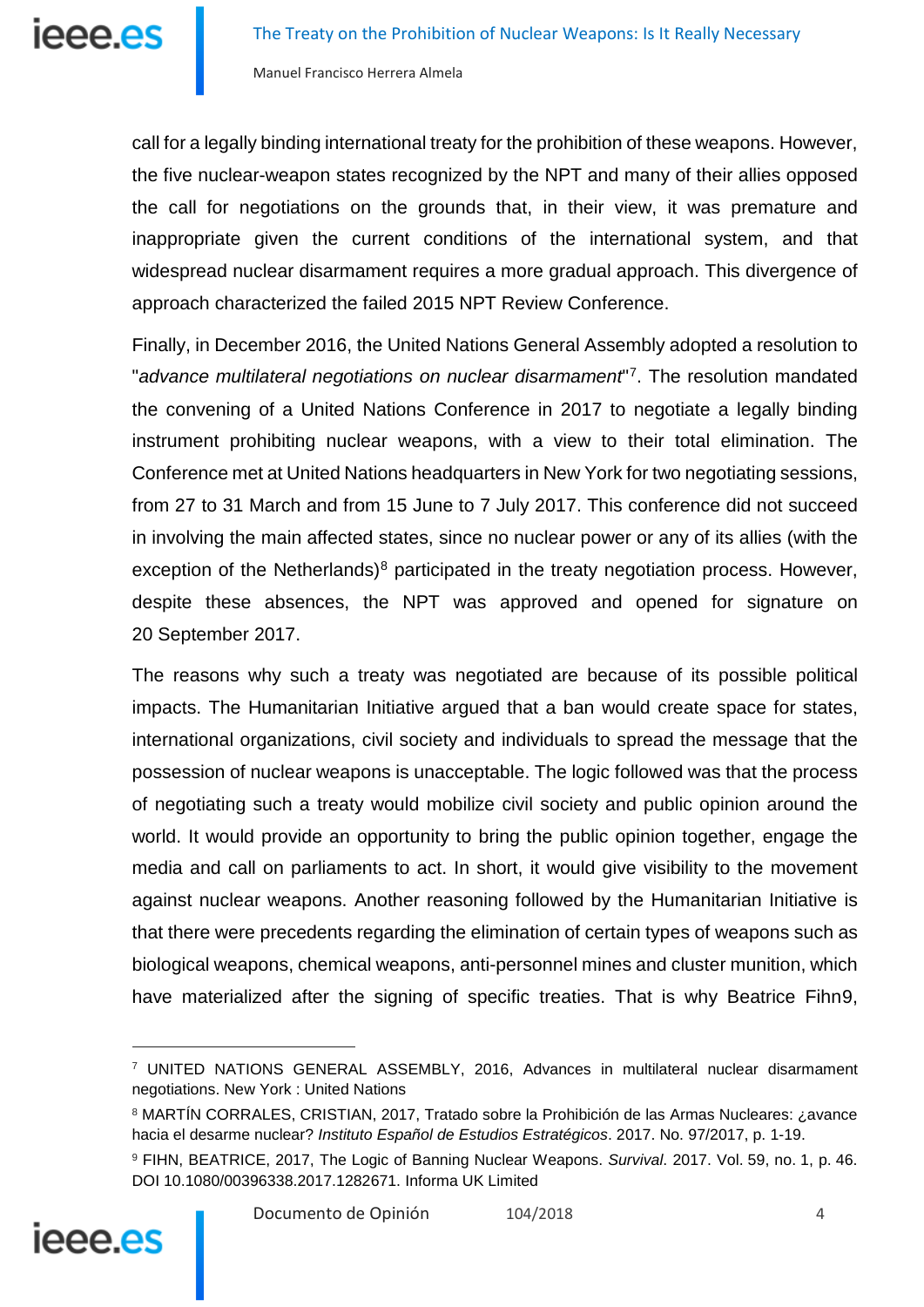executive director of ICAN (International Campaign to Abolish Nuclear Weapons), states that prohibition precedes elimination.

Once the treaty enters into force, they hope that there will be more opportunities to raise awareness about the possession of nuclear weapons. A signing or ratification ceremony by a state and each meeting of treaty members will be seen as an opportunity to underline that nuclear weapons are unacceptable, to pressure states to adhere to and abide by the prohibition, and to expose conduct that runs counter to the treaty's goals[10](#page-4-0).

#### **Regime theory and the nuclear non-proliferation regime**

The first reference to the concept of the international regime can be found in John Ruggie's 1975 article entitled "*International Responses to Technology: Concepts and Trends*", where he defines the international regime as: "*sets of mutual expectations*, *rules and regulations*, *plans*, *organizational energies and financial commitments*, *which have been accepted* by a *group* of *states*"[11](#page-4-1). Krasner later defined it as: "*sets* of *implicit* or *explicit principles*, *norms*, *rules*, and *decision*-*making procedures around* which *actors*' *expectations converge* in a *given area* of *international relations*"[12](#page-4-2). On the basis of these two definitions, an international regime must be based on expectations, causality and commitment. The rules of the regime must prescribe behaviours defined in terms of rights and obligations. And finally, it must have decision-making procedures that result in recurrent practices for collective decision-making and implementation. There are, in general terms, three theoretical approaches to international regimes: the realist one, the liberal and the constructivist. For realism, power (understood in material terms) and considerations of the relative position of power condition the content and circumscribe the effectiveness and solidity of an international regime. Liberalism emphasizes collective and individual interests as the raison d'être of cooperation among states and, in the same way, for the creation and fulfilment of international regimes. Finally, constructivism points

<span id="page-4-2"></span><span id="page-4-1"></span><span id="page-4-0"></span><sup>12</sup> KRASNER, STEPHEN D., 1983, *International Regimes*. Cornell: Cornell University Press. p 2



<sup>10</sup> Ibíd. p. 47

<sup>&</sup>lt;sup>11</sup> RUGGIE, JOHN GERARD, 1975, International responses to technology: Concepts and trends. **i** *International Organization*. 1975. Vol. 29, no. 03, p. 557-583. DOI 10.1017/s0020818300031696. Cambridge University Press (CUP)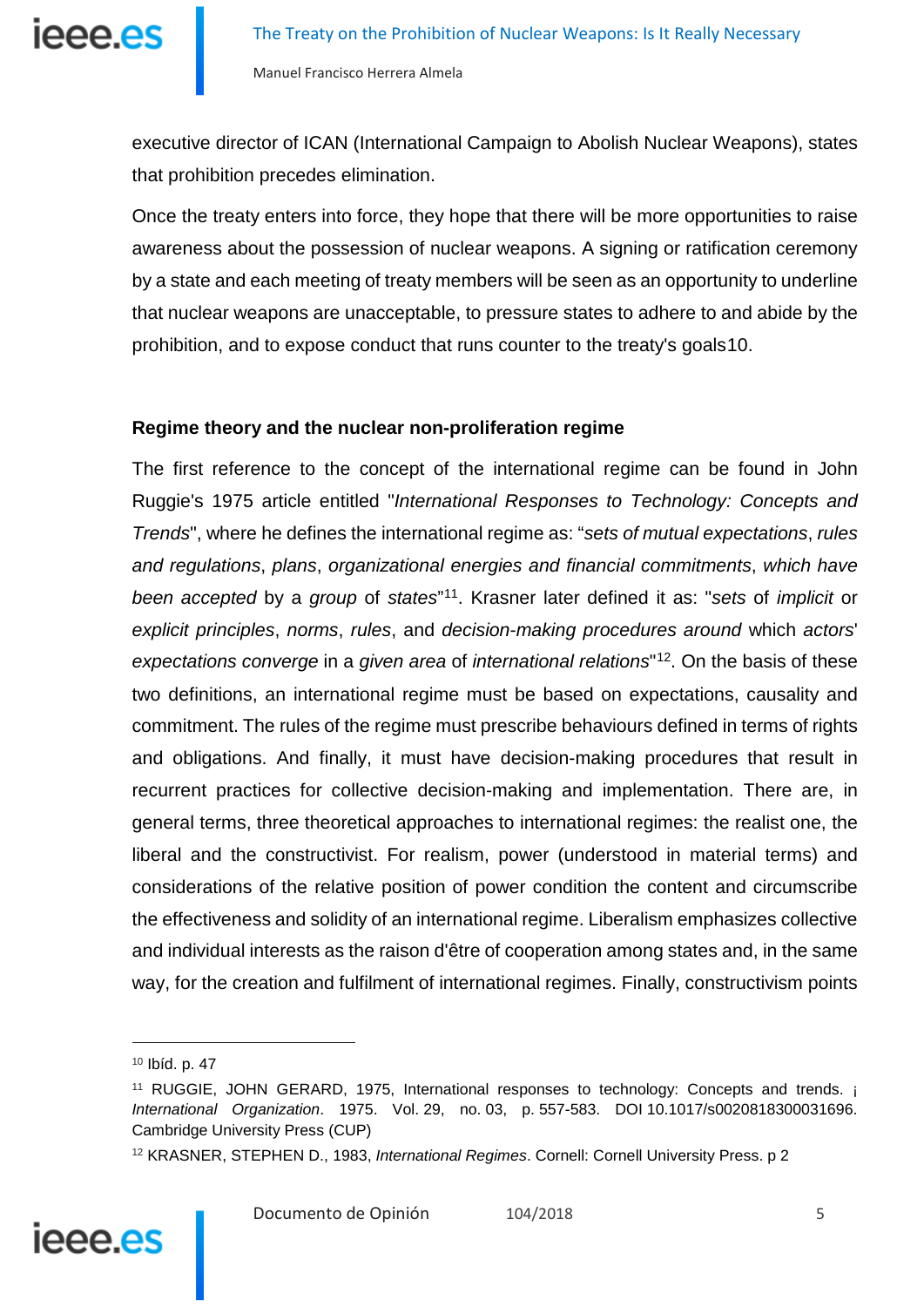

out that both the perception of interests and the meaning of power capacities depend on the social relationship of the agents involved and that regimes are the possible result of that social relationship.

In the case of the nuclear non-proliferation regime, we can see that it meets all the requirements to be an international regime since it comprises a set of rules, principles, treaties and procedures by which countries agree to not acquire nuclear weapons or to assist other States in acquiring them. International and bilateral safeguards verify these commitments and thus prevent their abandonment and non-compliance. The NPT and the International Atomic Energy Agency (IAEA), which administers the safeguards system, are the main legal and institutional components of the regime. The fundamental normative principle of the regime is that the spread of nuclear weapons is a threat to international security, while its underlying norm is that non-nuclear members of the regime should not develop nuclear weapons and that all members should desist from assisting other countries to build such weapons<sup>[13](#page-5-0) [14](#page-5-1)</sup>. Regarding the issue of nuclear disarmament, its normative basis is found in article 6 of the NPT, which states that widespread nuclear disarmament is the normative objective of the treaty. It is evident that the regime is constituted under a liberal logic, since normatively this regime is based on the collective interests of its members, which are basically to prevent the spread of nuclear weapons due to their possible pernicious effects on international security, and to proceed to a generalized nuclear disarmament in order to guarantee such security.

<span id="page-5-1"></span>

<span id="page-5-0"></span><sup>13</sup> PAUL, T. V., 2003, Systemic Conditions and Security Cooperation: Explaining the Persistence of the Nuclear Non-proliferation Regime 1. *Cambridge Review of International Affairs*. 2003. Vol. 16, no. 1, p. 137- 138. DOI 10.1080/0955757032000075753. Informa UK Limited

<sup>14</sup> SCHEINMAN, LAWRENCE, 1987, *The International Atomic Energy Agency and World Nuclear Order*. Washington D.C. : Taylor and Francis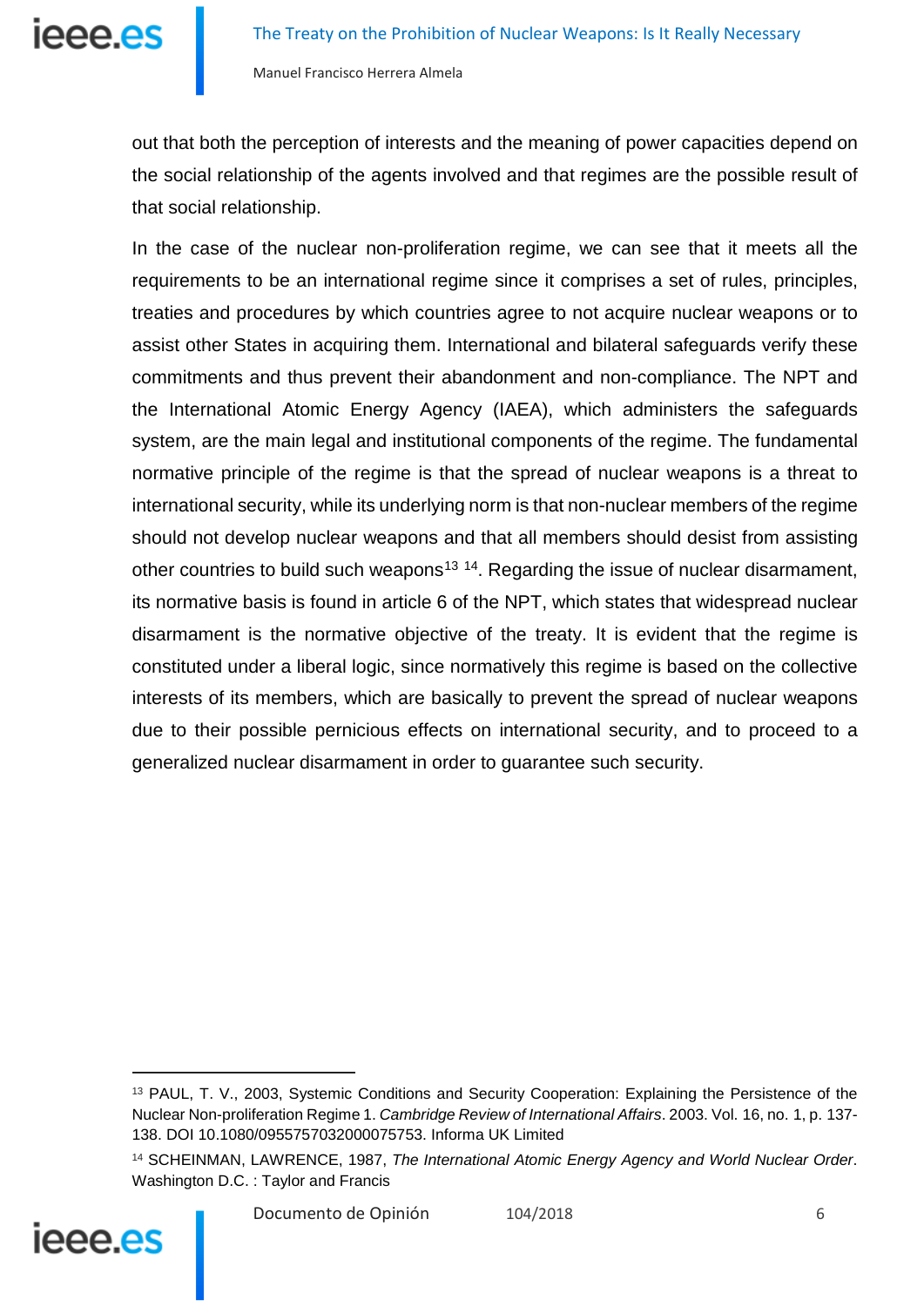

## **The normative and institutional inconsistencies of the Treaty on the Prohibition of Nuclear Weapons**

Turning now to the TPNW, Daniel Rietiker<sup>[15](#page-6-0)</sup> indicates that the treaty clearly presents a different normative basis from the NPT, based on the ideals of humanitarianism. This normative basis would be reflected in the second paragraph of the treaty which states that "*States parties to this treaty (...) deeply concerned about the catastrophic humanitarian consequences that would result from any use of nuclear weapons, and recognizing the consequent need to completely eliminate such weapons, which remains the only way to guarantee that nuclear weapons are never used again under any circumstances,*"[16.](#page-6-1) This new rule would expressly prohibit nuclear weapons, which the NPT did not. However, the Humanitarian Initiative indicates that such a ban seeks renewed progress towards widespread nuclear disarmament, thus indicating that in reality the normative goal of the TPNW is not prohibition *per se*, but disarmament. In this sense, the adoption of the TPNW is significant since it supposedly seeks to generate a new normative system based on the same normative base as the NPT, i.e. that the normative goal of the treaty is a generalized nuclear disarmament, and frames it within the same institutional system as the current non-proliferation regime (United Nations System), thus wanting to generate a non-proliferation regime parallel to the already existing one but articulated normatively and institutionally in the same. This has resulted in substantial contradictions: First, for the defenders of the TPNW the only way to obtain disarmament is through a prohibition of nuclear weapons<sup>17</sup>, while the NPT indicates that disarmament will proceed in good faith among the parties to the treaty. Therefore, what we observe is that there is a discrepancy regarding the way to obtain disarmament, not



<span id="page-6-0"></span><sup>15</sup> RIETIKER, DANIEL, 2017, New Hope for Nuclear Disarmament or "Much Ado About Nothing?" Legal Assessment of the New "Treaty on the Prohibition of Nuclear Weapons" and the Joint Statement by the USA, UK, and France Following its Adoption. *Harvard International Law Journal*. 2017. Vol. 59, p. 1-11

<span id="page-6-1"></span><sup>16</sup> UNITED NATIONS GENERAL ASSEMBLY, 2017, *Treaty on the Prohibition of Nuclear Weapons*. New York: United Nations.

<span id="page-6-2"></span><sup>&</sup>lt;sup>17</sup> This prohibition, as already pointed out in the first section of the article, would follow a logic of stigmatization of those countries that possess and their allies, through social mobilizations, positions of member states of the TPNW, and parliamentary acts of condemnation each time nuclear tests are carried out, deployments of nuclear warheads, manoeuvres that simulate reactions to nuclear tacks, etc.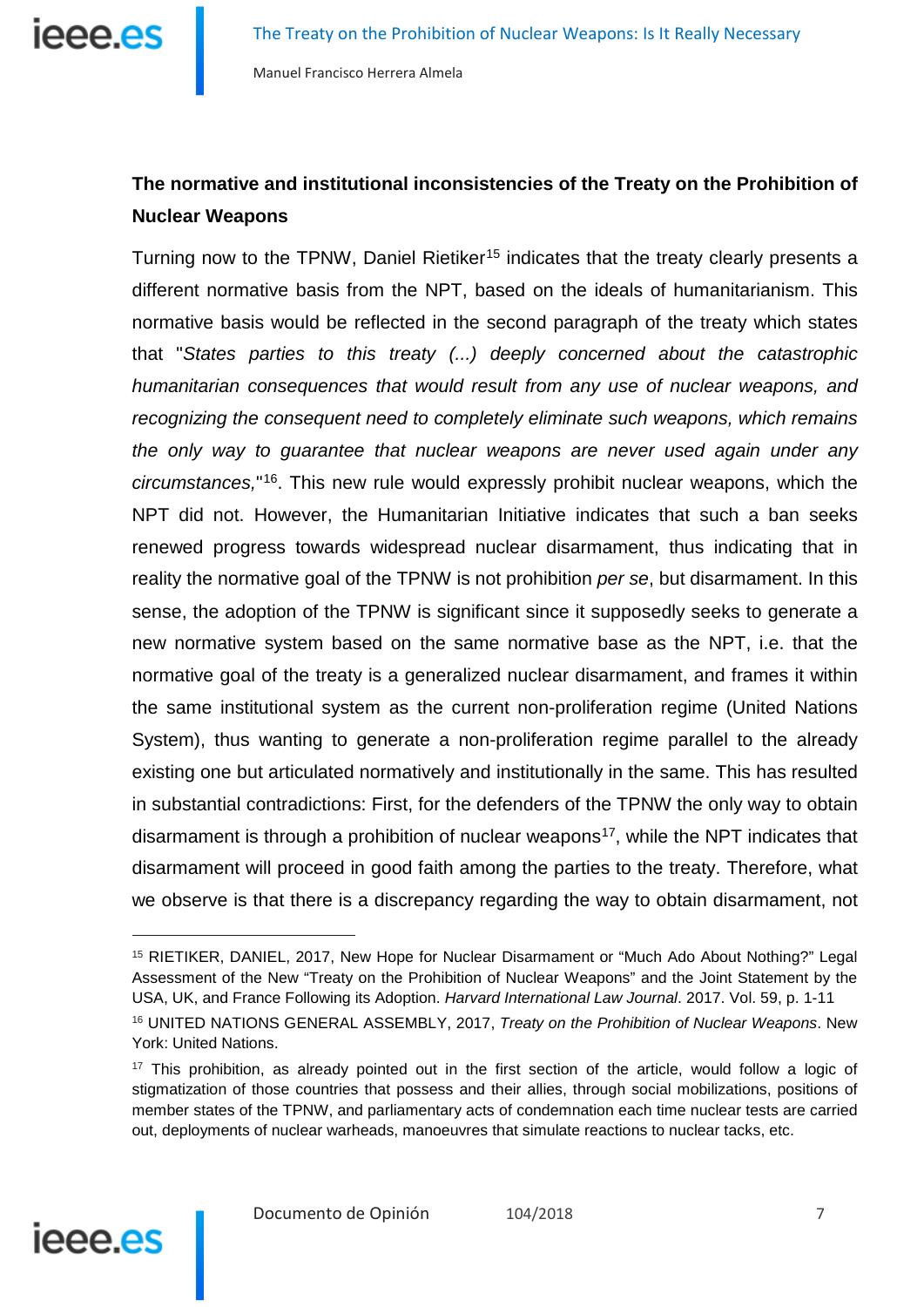regarding the norm of disarmament. This makes it a logical absurdity to want to generate a non-proliferation regime parallel to the current one that pursues the same normative goal.

At the same time, it is striking that the preamble to the TPNW, which is supposed to replace the norms derived from the NPT, reaffirms the supremacy of the NPT in ensuring international peace and security. It therefore assumes that, in the hierarchy of the regime's norms, the NPT is above the TPNW. In fact, article 18 of the treaty states that the TPNW "*shall not prejudice obligations undertaken by States Parties with regard to existing international agreements, to which they are party*". In other words, signing the TPNW should not impede compliance with the obligations of the NPT, but adds that these obligations must be "*consistent*" with the TPNW[18](#page-7-0), thus contradicting the treaty itself since some of the provisions of the TPNW are not compatible with the NPT: For example, the TPNW does not recognize the fundamental pillar on which the NPT is founded, the existence of nuclear-weapon states and non-nuclear-weapon states; the states parties to the TPNW can question the privileged status granted to the five nuclear-armed states by the NPT, as well as the security assurances given by the five nuclear states to countries belonging to nuclear-weapon-free zones; the TPNW also prohibits states from allowing "*any emplacement, installation or deployment*"[19](#page-7-1) of nuclear weapons on their territory, a prohibition that is not explicitly included in the NPT; states party to the TPNW are prohibited from conducting nuclear tests, even though the Comprehensive Nuclear-Test-Ban Treaty (CTBT) has not yet entered into force<sup>20</sup>, etc...

Finally, another conceptual flaw of the TPNW is the absence of a definition of what a nuclear weapon is, an element present in other arms reduction treaties such as START I and the new START[21.](#page-7-3)

<span id="page-7-3"></span><sup>21</sup> FITZPATRICK, MARK, IFFT, EDWARD and GOLDRING, NATALIE, 2017, In : *Prohibiting Nuclear Weapons: What Now for the Ban Treaty?* [online]. 2017. [Accessed 25 September 2018]. Available from: https://www.iiss.org/events/2017/08/nuclear-ban



<span id="page-7-0"></span><sup>18</sup> UNITED NATIONS GENERAL ASSEMBLY, 2017, *Treaty on the Prohibition of Nuclear Weapons*. New York : United Nations

<span id="page-7-1"></span><sup>19</sup> Ibíd

<span id="page-7-2"></span><sup>&</sup>lt;sup>20</sup> TREZZA, CARLO, 2017, The UN Nuclear Ban Treaty and the NPT: Challenges for Nuclear Disarmament. *Instituto Affari Internazionali*. 2017. p. 2.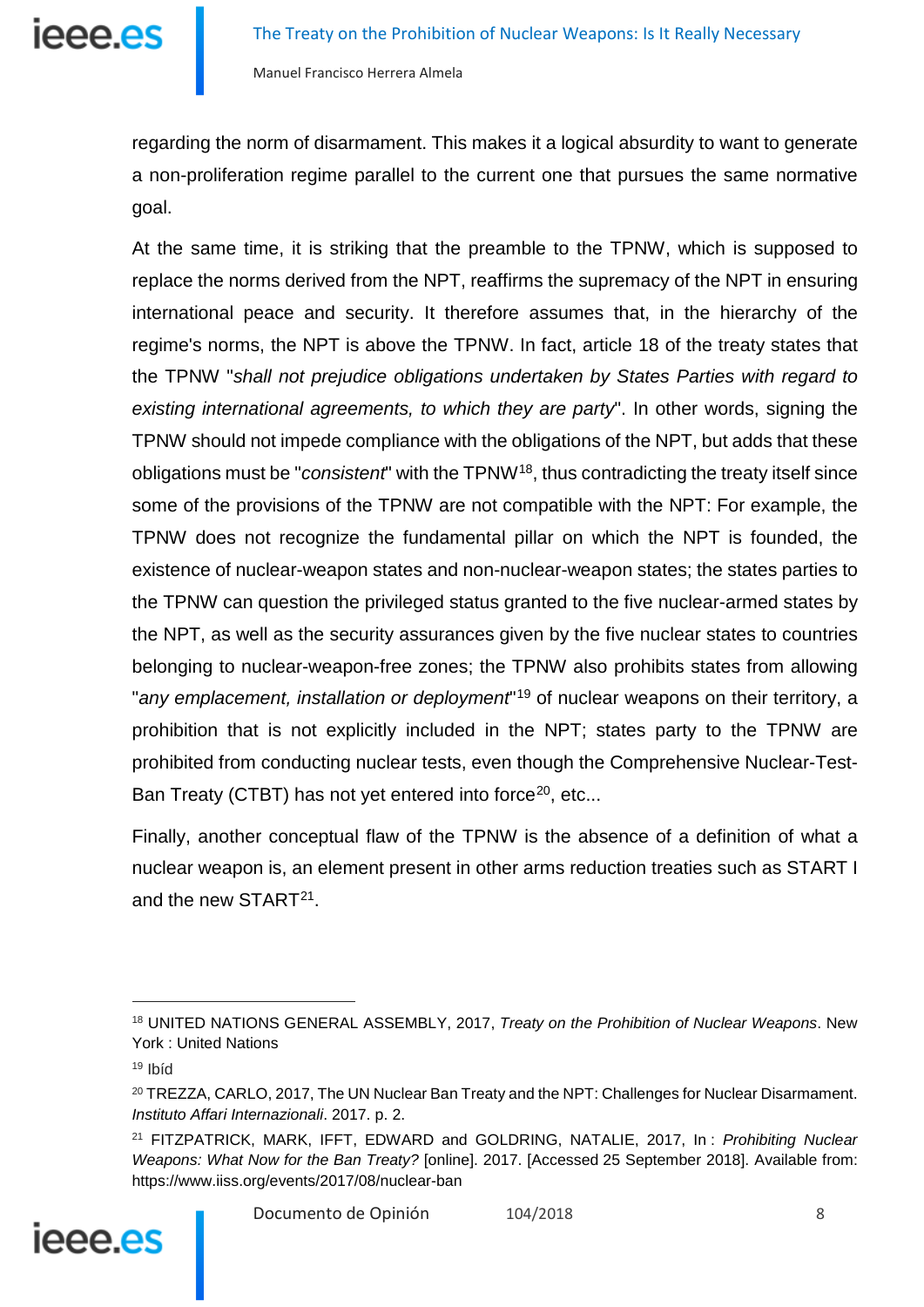

Second, the treaty has left institutional questions unresolved, which has generated multiple criticisms regarding the speed of the negotiation process (3 months). For example, the nuclear states were absent from the treaty negotiations arguing that the treaty does not have a detailed institutional framework on how to deal with the issue of verification with respect to non-nuclear states, nuclear states that intend to get rid of their arsenal once they become party to the treaty, and nuclear states with latent capabilities after ratifying the treaty<sup>[22](#page-8-0)</sup>. The absence of technical and institutional elements relating to the verification and disarmament process in a treaty whose ultimate goal is disarmament is quite striking.

There are also gaps regarding the IAEA safeguards. With regard to states parties to the treaty, the issue of safeguards was not included in the treaty, thus calling into question (implicitly) the current IAEA safeguards system. On the other hand, the treaty presents no mechanism to enforce its obligations, which, should a possessor state ratify the treaty there would be no way to oblige it to dispose its nuclear arsenal. Article 4 stipulates that, if a nuclear-weapon state wishes to accede to the treaty, it must cooperate with the competent international authority for the elimination of its nuclear arsenal. But, at this stage, it is impossible to identify an organization that can verify the destruction of nuclear weapons, or determine the role that the IAEA<sup>[23](#page-8-1)</sup> would play in this process. Some argue that potential treaty members should disarm at a later date<sup>[24](#page-8-2)</sup>. Others are concerned that the lack of a disarmament deadline diminishes the treaty's ability to meet its objectives by giving states the ability to adhere to the treaty's goals without real disarmament obligations. Some observers<sup>[25](#page-8-3)</sup> argue that it is appropriate for the treaty not to define disarmament measures, since none of the states concerned have participated in the

<span id="page-8-3"></span><span id="page-8-2"></span><sup>25</sup> WOLFSTHAL, JON, 2017, Second Time is NOT a Charm for the Nuclear Ban Treaty. *Armscontrolwonk.com* [online]. 2017. [Accessed 25 September 2018]. Available from: http://www.armscontrolwonk.com/archive/1203455/second-time-is-not-a-charm-for-the-nuclear-bantreaty/



<span id="page-8-0"></span><sup>22</sup> POTTER, WILLIAM C., 2017, Disarmament Diplomacy and the Nuclear Ban Treaty. *Survival*. 2017. Vol. 59, no. 4, p. 75-108. DOI 10.1080/00396338.2017.1349786. Informa UK Limited

<span id="page-8-1"></span><sup>&</sup>lt;sup>23</sup> YOSHIDA, FUMIHIKO, 2018, UN on Nuclear Disarmament and the Ban Treaty: An Interview with Izumi Nakamitsu. *Journal for Peace and Nuclear Disarmament*. 2018. Vol. 1, no. 1, p. 93-101. DOI 10.1080/25751654.2018.1436385. Informa UK Limited

<sup>24</sup> UNITED NATIONS, 2017, *Member States Consider How to Improve Draft as Conference Continues Debate on Legally Binding Instrument to Ban Nuclear Weapons* [online]. [Accessed 25 September 2018]. Available from: https://www.un.org/press/en/2017/dc712.doc.htm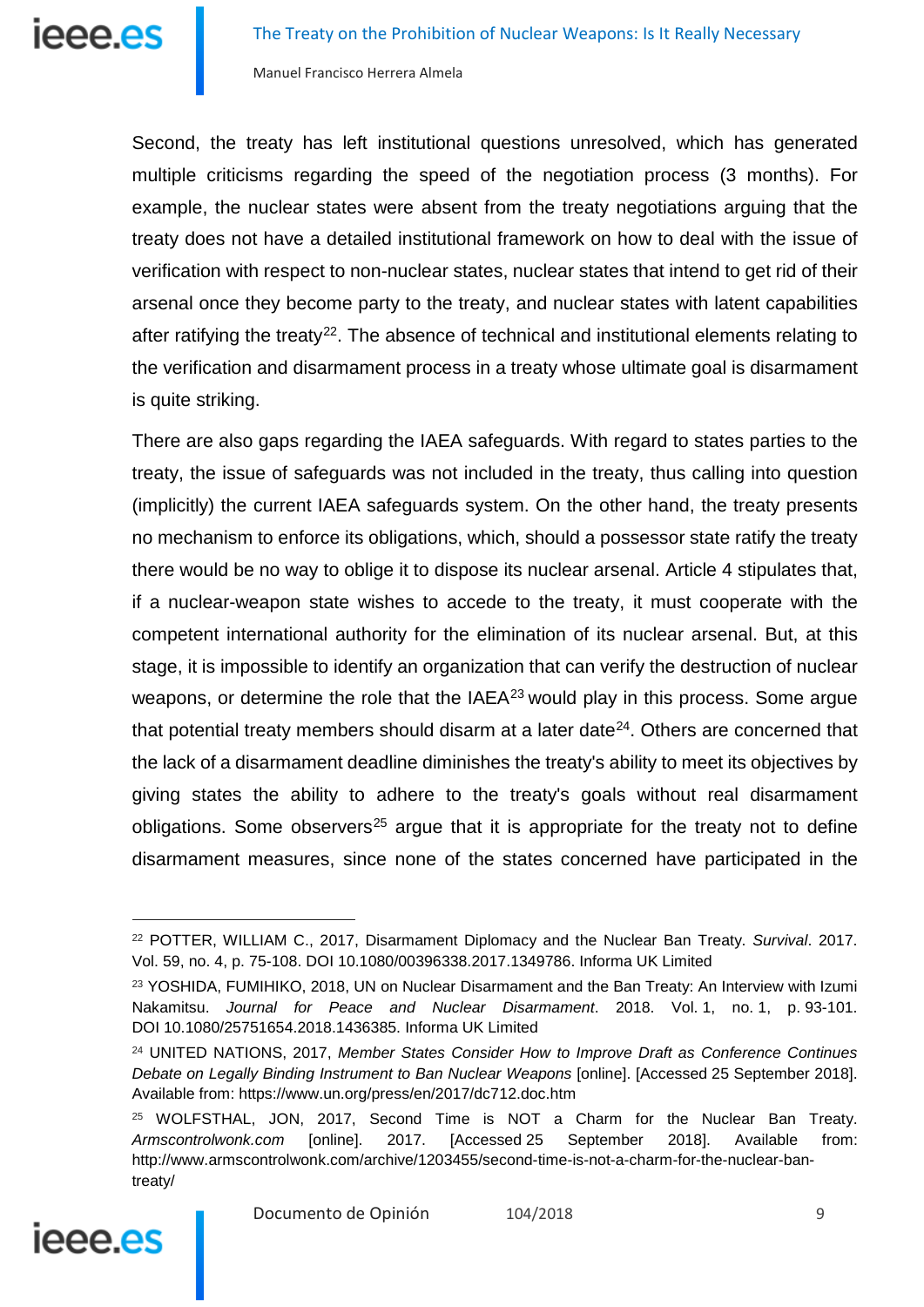

negotiations, and it would be more effective for each state to determine its own disarmament agenda. Ultimately, there is no consensus on the issue of the disarmament procedure and verification of treaty members due to its absence in the final text.

Finally, it is striking that even though the United Nations General Assembly recognized the need for the treaty negotiations to indicate a path for the complete elimination of nuclear weapons<sup>[26](#page-9-0)</sup>, none has been indicated in the treaty other than forcing nuclear powers, if they finally decide to ratify the treaty, to eliminate their nuclear arsenal; which highlights the treaty's lack of attractiveness to any nuclear power wishing to join since it would be "forced" to dispose its nuclear arsenal. As Gaukhar Mukhatzhanova<sup>27</sup> rightly points out: "*It seems unlikely that any nuclear-armed state will use this option*".

These two sets of reasons (normative and institutional) significantly discredit the TPNW and the Humanitarian Initiative in their efforts to achieve generalised nuclear disarmament since they have ignored fundamental elements of the non-proliferation regime both in terms of the norms that make it up and how to incorporate the NPT into those norms without contradicting them (or contradicting itself), as well as in terms of institutions and above all in terms of the institutional articulation of the treaty.

#### **The practical inconsistencies of the Treaty on the Prohibition of Nuclear Weapons**

States possess nuclear weapons for a variety of reasons, but of all possible reasons, the most pressing one is security. This inevitably leads us to analyse the main obstacle of the treaty: The fact that the strategic and security imperatives of nuclear-weapon states and their allies have not been taken into consideration<sup>28</sup>. Already in the run-up to the negotiation process, several countries indicated their scepticism about the initiative to ban nuclear weapons. For example, Pakistan stated at the Vienna summit in 2014 that "*We believe that this humanitarian process should also strive for the elimination of the underlying security reasons for the possession of nuclear weapons in order to achieve its* 

<span id="page-9-2"></span>

<span id="page-9-0"></span><sup>&</sup>lt;sup>26</sup> UNITED NATIONS GENERAL ASSEMBLY, 2016, Resolution adopted by the General Assembly on 23 December 2016. New York: United Nations.

<span id="page-9-1"></span><sup>27</sup> MUKHATZHANOVA, GAUKHAR, 2017, The Nuclear Weapons Prohibition Treaty: Negotiations and Beyond. *Arms Control Association* [online]. 2017. P. 8. [Accessed 20 September 2018]. Available from: [https://www.armscontrol.org/act/2017-09/features/nuclear-weapons-prohibition-treaty-negotiations](https://www.armscontrol.org/act/2017-09/features/nuclear-weapons-prohibition-treaty-negotiations-beyond#_blank)[beyond](https://www.armscontrol.org/act/2017-09/features/nuclear-weapons-prohibition-treaty-negotiations-beyond#_blank)

<sup>28</sup> *Ibid.* pp. 1-12.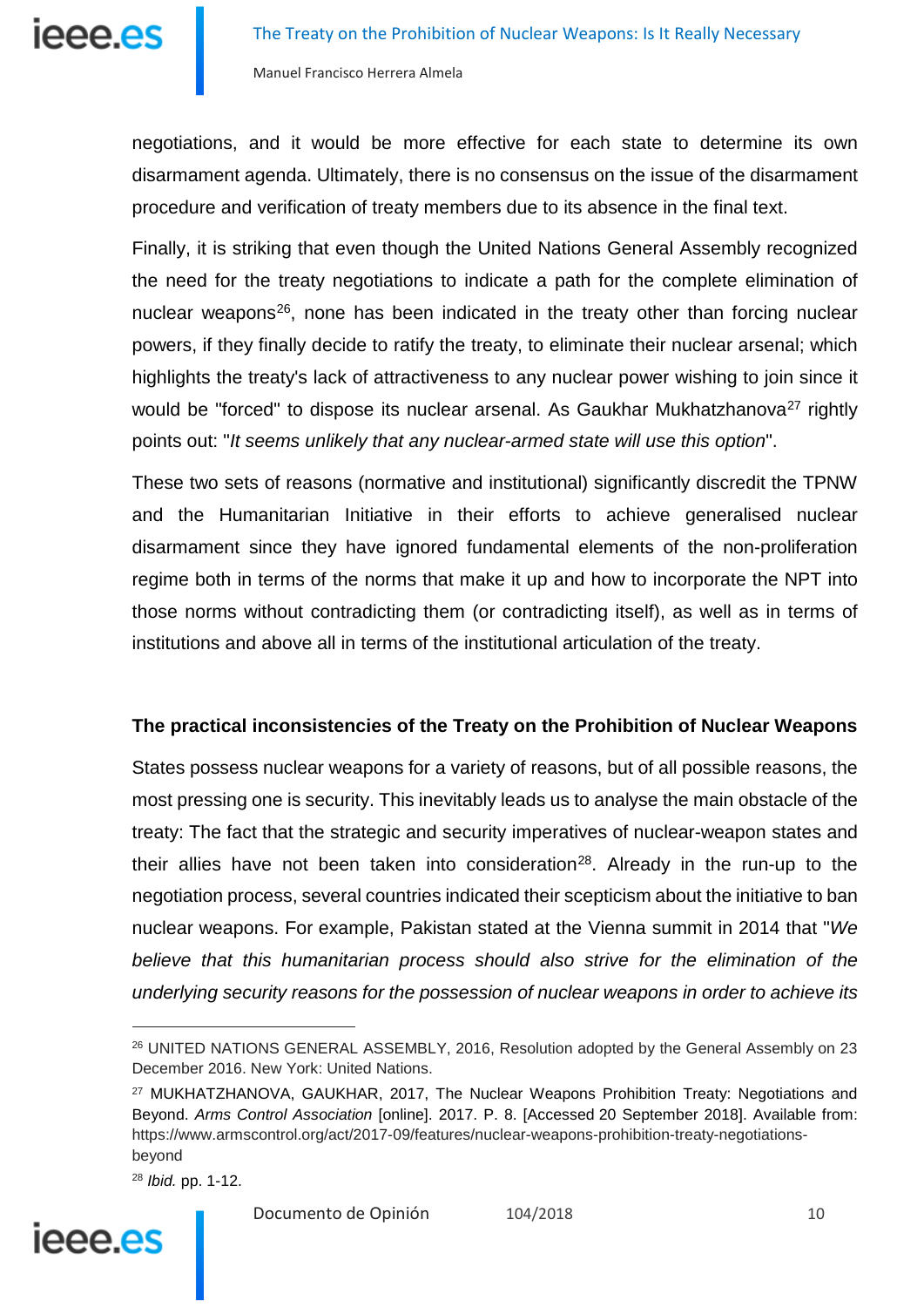*goals*"[29](#page-10-0). Germany pointed out that "*Nuclear disarmament takes place in a strategic context (…) it is fair to say that this strategic context should not serve as a pretext for not engaging in disarmament negotiations (...) But neither can we expect substantial progress if the context is ignored.* "[30](#page-10-1) And Ukraine said, "*We regret that our community pays more attention to consequences but forgets about the reasons which bring nuclear threats so close to our lives*"[31](#page-10-2). We can understand the positions of these three states due to the insecurity generated by their immediate strategic environment (i.e. India, Russia, and the end of the use of nuclear energy in Germany).

On the first day of the treaty negotiation, representatives of states opposed to the treaty expressed firm opposition to the initiative to draft such a treaty. For example, UK ambassador Matthew Rycroft said his country would not participate in the talks "*because we do not believe that these negotiations will lead to effective progress in global nuclear disarmament*"[32](#page-10-3). Japan's ambassador, Nobushige Takamizawa, explained to conference members Japan's non-participation in the negotiations as follows: "*A ban treaty, if it does not lead to the actual reduction of a single nuclear warhead, would be of little significance. In fact, efforts to make such a treaty without the participation of nuclear-weapon states*  will only deepen the schism and division not only between nuclear-weapon states and *non-nuclear-weapon states but also among non-nuclear-weapon states, which will further divide the international community. (…) Even if such a ban treaty is agreed upon, we do not believe that it would lead to the solution of real security issues*"[33.](#page-10-4) To this must be added the joint communiqué issued by the United States, the United Kingdom and France on the day the treaty was adopted: "*France, the United Kingdom and the United States have not taken part in the negotiation of the treaty on the prohibition of nuclear weapons.* 

<span id="page-10-4"></span><span id="page-10-3"></span><span id="page-10-2"></span><sup>33</sup> PERMANENT REPRESENTATION OF JAPAN TO THE CONFERENCE OF DISARMAMENT, 2017, *Statement by H.E. Mr. Nobushige Takamizawa* [online]. [Accessed 25 September 2018]. Available from: http://statements.unmeetings.org/media2/14683256/japan.pdf



<span id="page-10-0"></span><sup>&</sup>lt;sup>29</sup> Statement by the Pakistani government at the Third Conference on the Humanitarian Impacts of Nuclear Weapons, Vienna, Austria, 9 December 2014.

<span id="page-10-1"></span><sup>&</sup>lt;sup>30</sup> Declaration of the German Government at the Third Conference on the Humanitarian Impacts of Nuclear Weapons, Vienna, Austria, 9 December 2014.

<sup>31</sup> Declaración del gobierno ucraniano en la Tercera Conferencia sobre los Impactos Humanitarios de las Armas Nucleares, Viena, Austria, 9 de diciembre de 2014

<sup>32</sup> SENGUPTA, SOMINI and GLADSTONE, RICK, 2017, United States and Allies Protest U.N. Talks to Ban Nuclear Weapons. *The New York Times* [online]. 2017. [Accessed 25 September 2018]. Available from: https://www.nytimes.com/2017/03/27/world/americas/un-nuclear-weapons-talks.html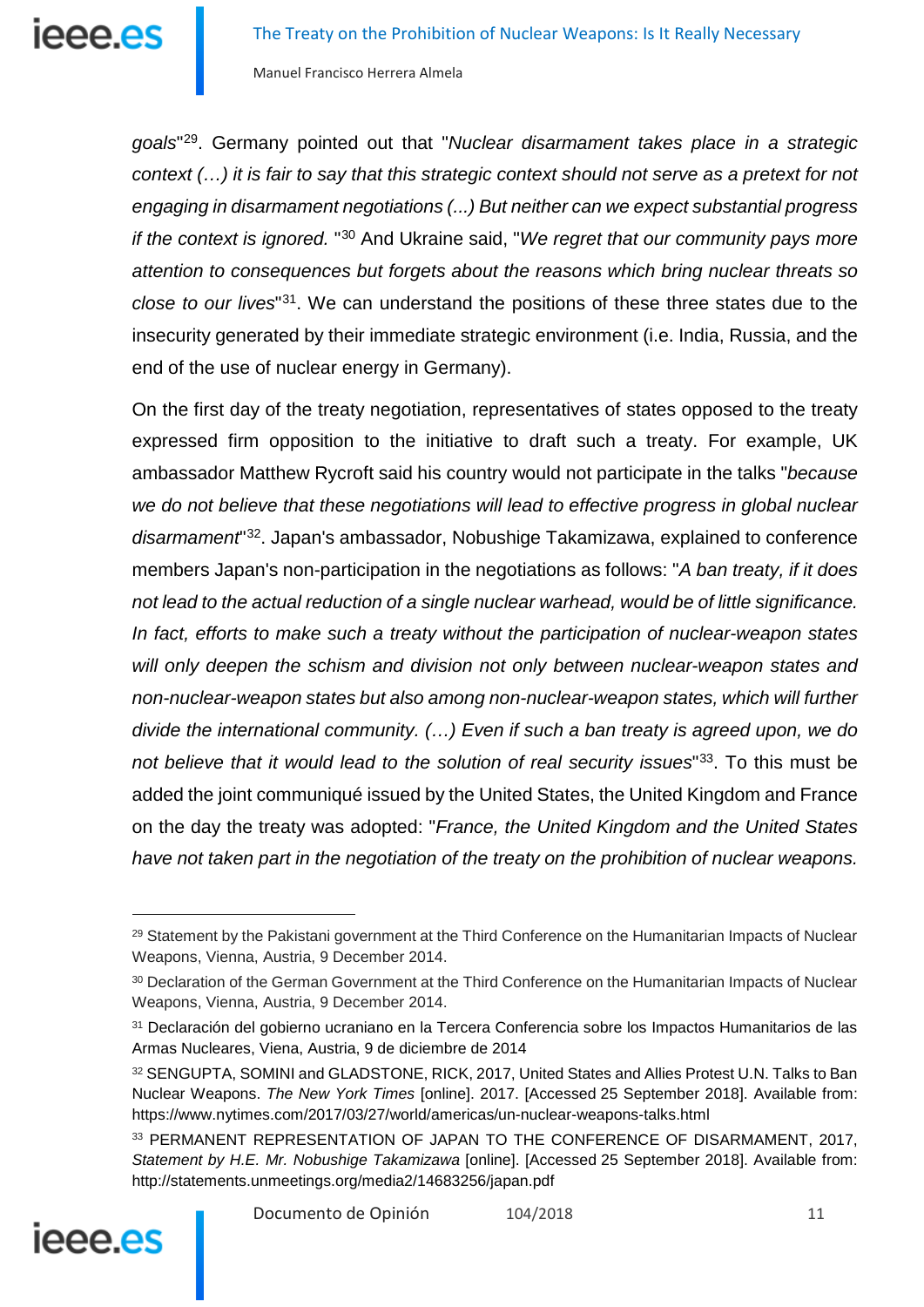*We do not intend to sign, ratify or ever become party to it. Therefore, there will be no change in the legal obligations on our countries with respect to nuclear weapons. (…) This initiative clearly disregards the realities of the international security environment. Accession to the ban treaty is incompatible with the policy of nuclear deterrence, which has been essential to keeping the peace in Europe and North Asia for over 70 years. This treaty (...) does not address other security challenges that make nuclear deterrence necessary*"[34](#page-11-0). These three countries also justified their opposition to the treaty on the basis of the possible negative impact it would have on the non-proliferation regime, the NPT review process, the lack of consideration for the security requirements of possessor states, and the possible increased division between possessor and non-possessor states. All three re-emphasized a gradual approach to disarmament<sup>[35](#page-11-1)</sup>.

The five nuclear powers recognized by the NPT issued a joint communiqué indicating their deep concern about efforts to apply approaches to nuclear disarmament that do not consider the global strategic context. These states argued that such efforts would jeopardize the consensus-based approach used for decades to strengthen the nonproliferation regime and enhance the NPT's contribution to international security, and could negatively affect future NPT Review Conferences. The five nuclear powers reiterated a call to all members of the international community to engage in an open and constructive dialogue on nuclear disarmament, international security and stability issues that are common to all states and focused on practical steps leading to a world without nuclear weapons<sup>[36](#page-11-2)</sup>.

Other evidence of rejection of the TPNW was the US communiqué to non-nuclearweapon NATO members of 17th October 2016 indicating that efforts to negotiate an immediate ban on nuclear weapons are fundamentally in contradiction with NATO's basic policies on deterrence and shared security interests. The US called on all allies and

<span id="page-11-2"></span><sup>36</sup> KUROSAWA, MITSURU, 2018, The Treaty on the Prohibition of Nuclear Weapons: Its Significance and Challenges. *OSAKA UNIVERSITY LAW REVIEW*. 2018. Vol. 65, p. 1-24.



<span id="page-11-0"></span><sup>34</sup> *Permanent Representatives to the United Nations of the United States, United Kingdom, and France Following the Adoption of a Treaty Banning Nuclear Weapons* [online]. [Accessed 25 September 2018]. Available from: https://usun.state.gov/remarks/7892

<span id="page-11-1"></span><sup>35</sup> FRANCE, UNITED KINGDOM & THE UNITED STATES, 2016, *France, United Kingdom & United States. Explanation of vote* [online]. [Accessed 25 September 2018]. Available from: http://www.icanw.org/wpcontent/uploads/2016/10/France-UK-and-US-EOV.pdf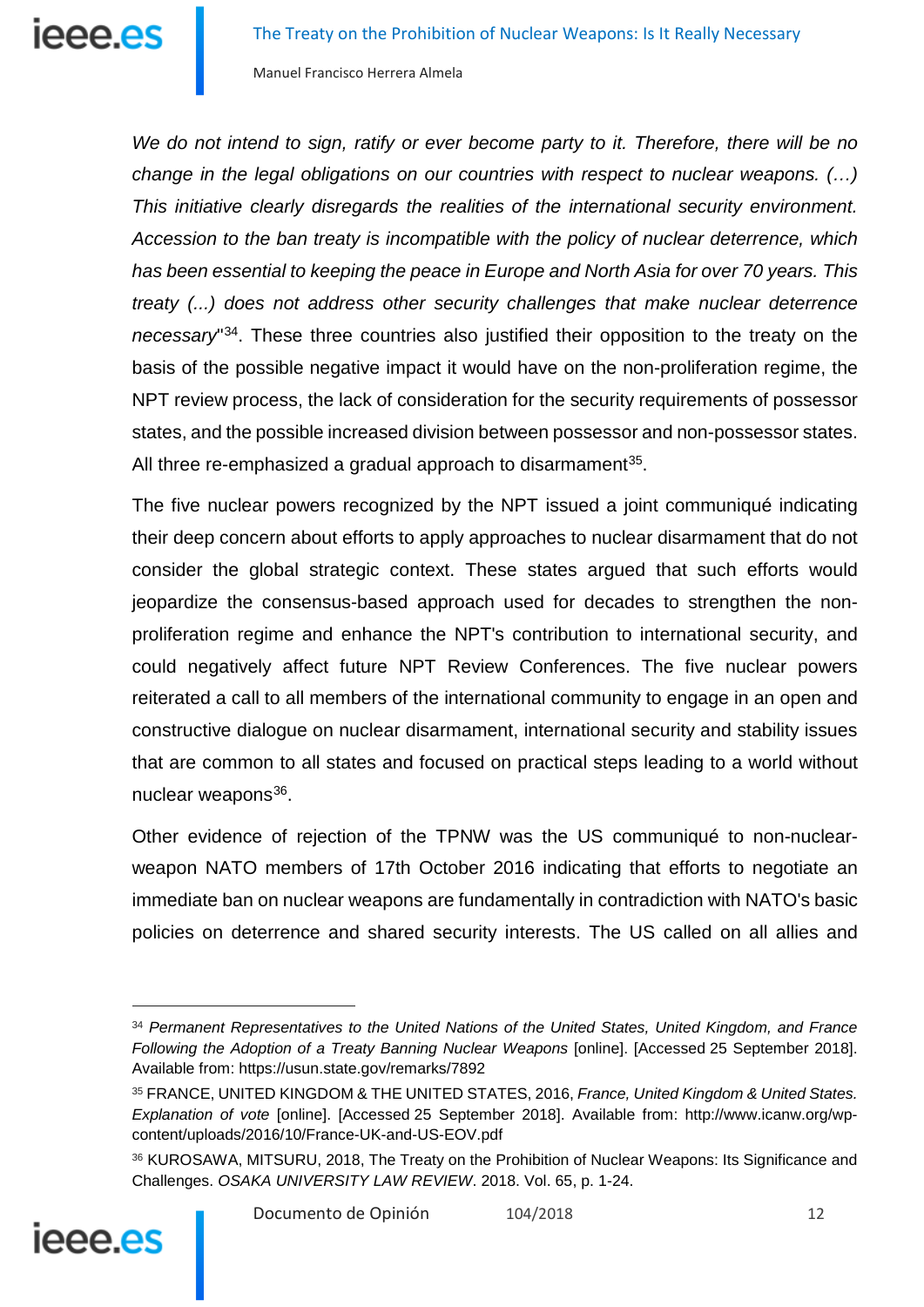partners to vote against the TPNW negotiations<sup>37</sup>. As a result of this demand, allied states argued their rejection of the treaty based on a lack of consideration of strategic and security imperatives<sup>38</sup>.

Russia also opposed the treaty stating that "*First of all, this kind of a hasty initiative undermines and erodes the existing mechanism for multilateral initiatives in the sphere of nuclear disarmament. This also undermines the NPT, the sole effective international treaty in effect stipulates progress towards full and comprehensive disarmament and this includes nuclear disarmament (...)* Second, a hasty adoption of an agreement on a *prohibition is at odds with the provisions of the consensus-based plan of action of the 2010 NPT Review Conference. (...) Thirdly (...) without the participation of nuclear powers this conference loses all practical purpose*"[39.](#page-12-2)

I believe that all the communiqués and positions presented above evidence the scepticism of these states regarding the treaty and its ability to achieve its ultimate goal, generalized nuclear disarmament.

The evolution of nuclear arsenals and the decisions of nuclear-weapon states cannot be understood without knowing why it is necessary to develop and preserve them. The strategic goals or security imperatives of each state influence the position to be adopted in the face of any international disarmament initiative<sup>40</sup>. The Humanitarian Initiative must therefore focus its efforts on studying the nuclear doctrines of these states if widespread nuclear disarmament is to take place, since nuclear doctrines derive from the security imperatives of each country. Therefore, if these imperatives are known and understood, it will be easier to address them and seek shared solutions to overcome them and move towards widespread nuclear disarmament. As Martín Corrales points out: "*the decisions of the nuclear powers regarding non-proliferation and disarmament cannot be influenced without taking into account the strategic reasons that have led these states to dispose of nuclear weapons*"[41](#page-12-4). Neglecting these strategic and security imperatives is what makes

<span id="page-12-4"></span><span id="page-12-3"></span><span id="page-12-2"></span><span id="page-12-1"></span><sup>41</sup> *Ibíd.* p. 10



<span id="page-12-0"></span><sup>37</sup> *Ibíd.* p 16

<sup>38</sup> General Statement, 2016, Germany on behalf of 26 states.

<sup>39</sup> RUSSIA, 2016, *Explanation of vote* [online]. [Accessed 25 September 2018]. Available from: http://www.icanw.org/wp-content/uploads/2016/10/Russia-EOV.pdf

<sup>40</sup> MARTÍN CORRALES, CRISTIAN, 2017, Tratado sobre la Prohibición de las Armas Nucleares: ¿avance hacia el desarme nuclear? *Instituto Español de Estudios Estratégicos*. 2017. No. 97/2017, p. 1-19.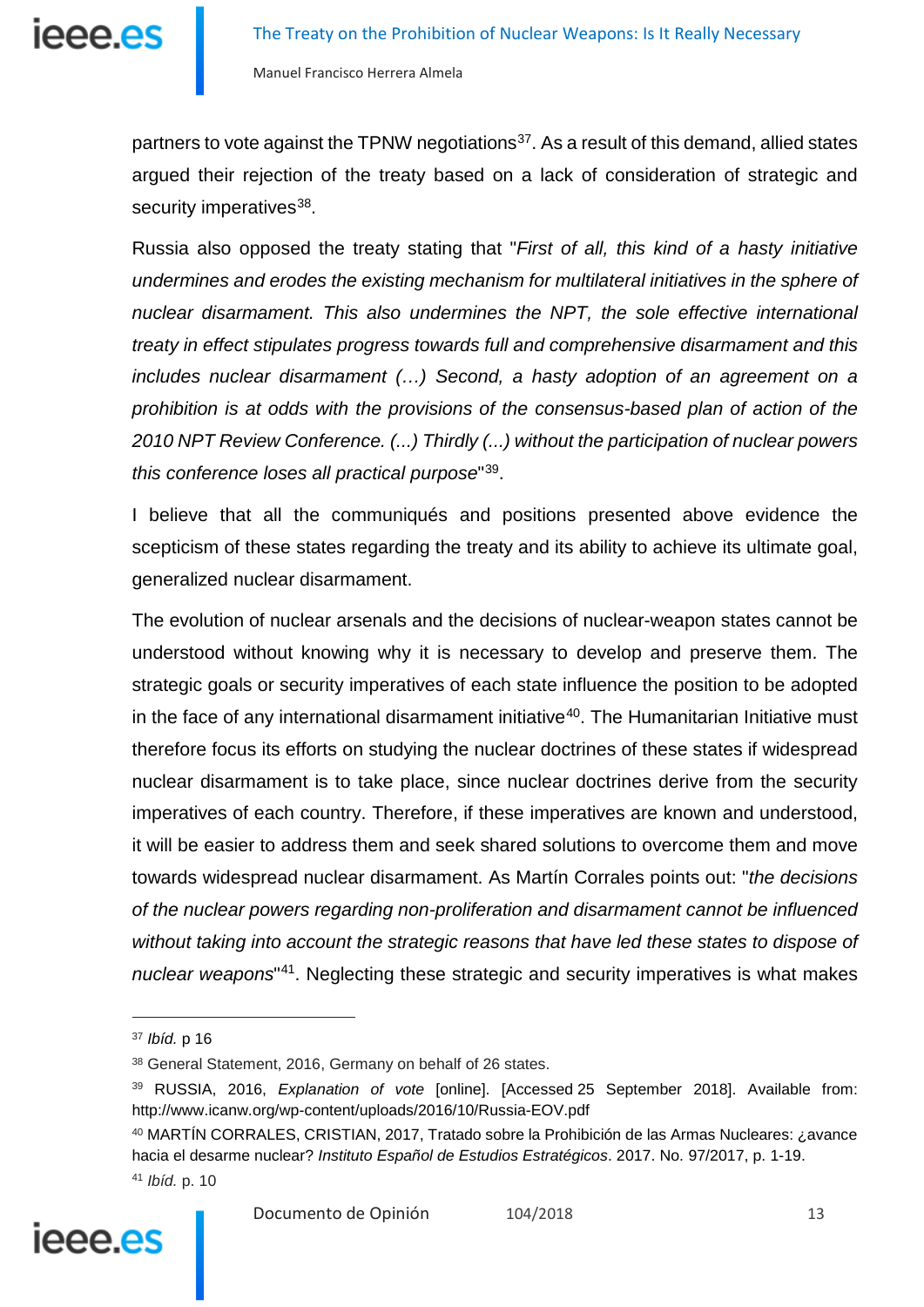**Ieee.es** 

Manuel Francisco Herrera Almela

the TPNW so limited. Now, exactly what strategic imperatives are we referring to? Where should the Humanitarian Initiative focus its efforts? The possible implications of signing this treaty, both for the nuclear powers and for their allies, are obvious. For example, in a letter from the US to NATO member states, the US government outlined a list of possible concrete impacts of a prohibition treaty, including that the treaty would limit the US ability to use nuclear weapons on behalf of other states $42$ . Another impediment to the treaty is the fact that it includes provisions prohibiting the financing of nuclear weapons production. The 2016 *Don't Bank on the Bomb* report points out that a treaty banning nuclear weapons would have a significant impact on investment decisions<sup>[43](#page-13-1)</sup>. Finally, the Humanitarian Initiative failure to address the issue of nuclear deterrence shows a total ignorance of the logics of nuclear strategy. A ban treaty will not eliminate the most ominous threats to nations that currently rely on nuclear deterrence as a defensive mechanism. Few people are convinced that adversaries with nuclear weapons would launch a large-scale nuclear attack. Rather, the main concern is that some form of nonnuclear aggression might be initiated, particularly against a weaker state, and that, for proponents, nuclear weapons might, in extreme circumstances, be the only way to prevent such aggression. If a hypothetical situation were to arise in which a state or alliance could not defend itself from an act of aggression through non-nuclear means, what is the Humanitarian Initiative proposing? To accept its destruction? Is that plausible in political or legal terms? $44$  Does this mean that nuclear deterrence is the only acceptable mechanism for avoiding large-scale nuclear war? Certainly not, but ignoring the reason for the need of nuclear deterrence does not help to bridge the position of parties involved in such deterrence. The failure to take all these issues into account significantly discredits the treaty in the eyes of the nuclear powers and their allies as it demonstrates that its proponents have not taken into consideration either the interests of these states or the

<span id="page-13-2"></span><span id="page-13-1"></span><span id="page-13-0"></span><sup>44</sup> It is worth recalling the advisory opinion issued on July 8, 1996 by the International Court of Justice. In its pronouncement, the court established the illegality of the first use of the nuclear weapon, but did not go so far as to affirm that its use contravened the principles of international law. Nor did it pronounce itself with respect to the legality of the use of the nuclear weapon in the case of an extremely serious situation of selfdefense.



<sup>42</sup> COMMITTEE ON PROLIFERATION, 2016, *United States Non-Paper: Defense Impacts of Potential United Nations General Assembly Nuclear Weapons Ban Treaty*. North Atlantic Council.

<sup>43</sup> PAX & ICAN, 2016, *Don't Bank on the Bomb. A Global Report on the Financing of Nuclear Weapons Producers* [online]. Utrecht. [Accessed 23 September 2018]. Available from: https://www.dontbankonthebomb.com/wp-content/uploads/2016/12/2016\_Report\_final.pdf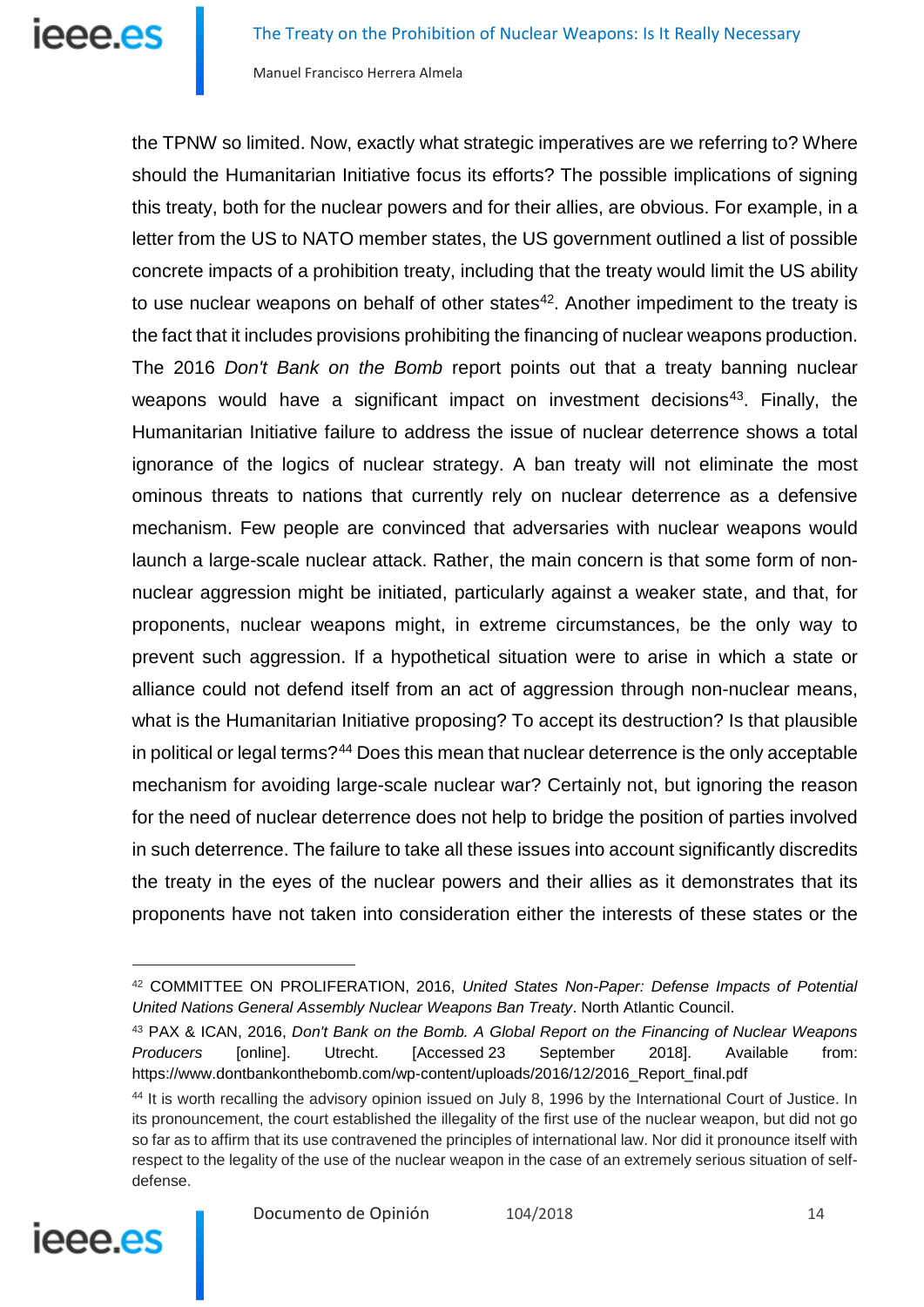norms of the non-proliferation regime. The existence of a ban treaty could undermine the credibility of nuclear deterrence and favour armed aggression. This is the terrible paradox of nuclear deterrence. Advocates of a treaty of prohibition tend to minimize the threats of such aggression. On the other hand, logically, they highlight the serious risks of largescale nuclear war<sup>45</sup>.

It is for these reasons that the ban does not enjoy the support of nuclear-weapon states or states with nuclear security assurances. The nuclear-weapon states and their allies are not prepared to abandon the security assurances given to them by nuclear weapons unless their strategic and security imperatives are addressed by states and groups that advocate nuclear disarmament, which is precisely what the Humanitarian Initiative does not do.

On the basis of all the reasons and comments referred to in this section, it is clear that in practical terms the treaty is inadequate for its intended purpose and could even undermine the prospects for widespread nuclear disarmament. The interests and positions of possessor states must be addressed if the Humanitarian Initiative is to achieve more than symbolic results.

#### **An Institutionalist Alternative to the Treaty on the Prohibition of Nuclear Weapons**

For those who advocate the need to ban nuclear weapons, literature on international regimes and liberal institutionalism can help them understand the usefulness of the current non-proliferation regime in achieving the goal of disarmament.

The roots of institutional liberalism come from the liberal tradition, which recognises that states follow a self-help logic and competitiveness to certain extent, but also believes that states share many interests and that they can therefore develop cooperative actions that result in benefits for the states involved in such actions<sup>46</sup>. For institutional liberalism, then, international regimes, and the institutions that make them up, serve to overcome the problems of collective action, promote efficiency and transparency and develop

<span id="page-14-1"></span><span id="page-14-0"></span>

<sup>45</sup> PERKOVICH, GEORGE, 2017, *The Nuclear Ban Treaty. What Would Follow?* Washington D.C. : Carnegie Endowment for International Peace. p.11.

<sup>46</sup> JACKSON, ROBERT H and SØRENSEN, GEORG, 2003, *Introduction to International Relations, Theories and Approaches*. Oxford: Oxford University Press. p. 106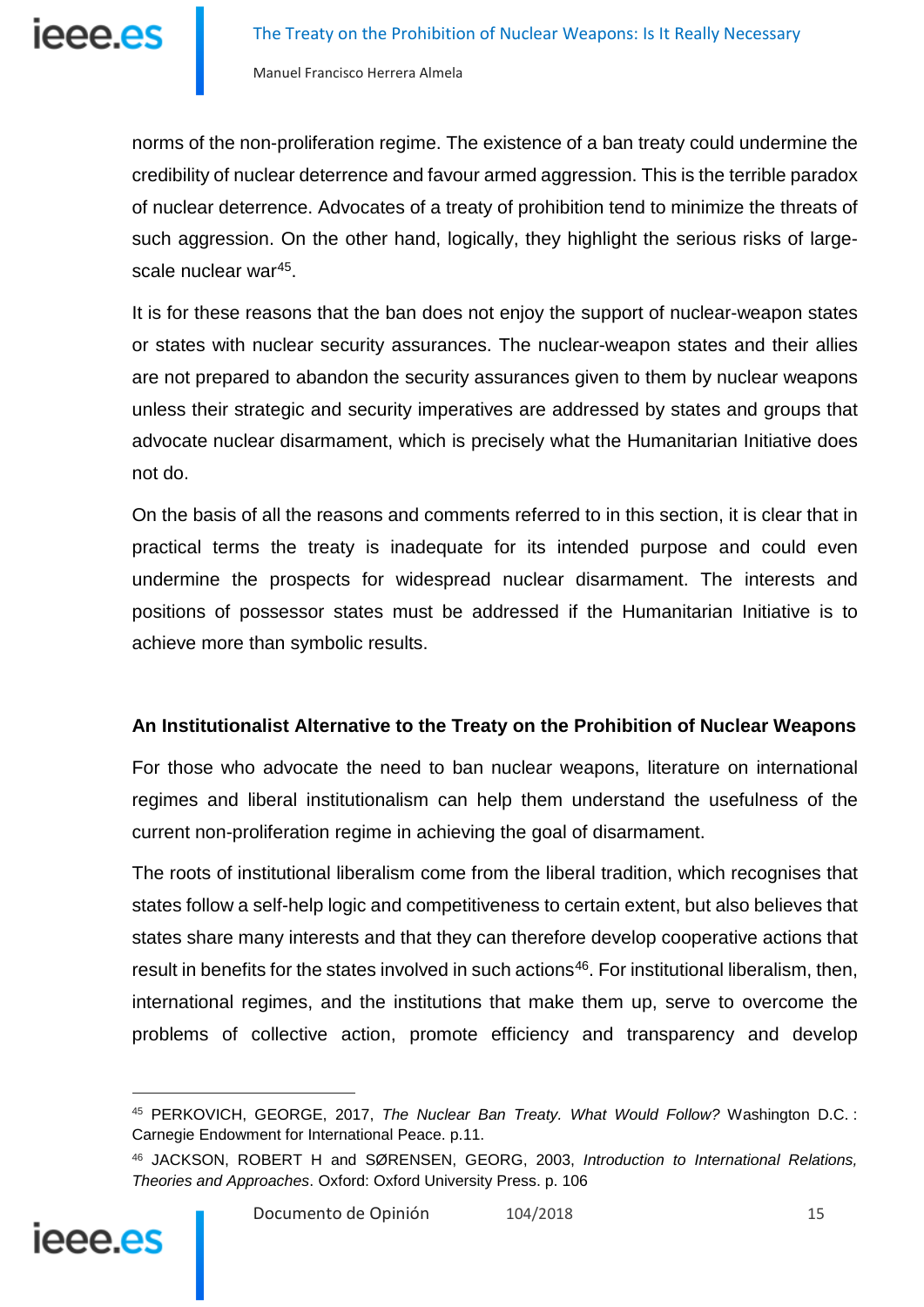ieee.es

Manuel Francisco Herrera Almela

reciprocity, and provide information about the preferences, capabilities and intentions of others. All these factors help to generate certainty and predictability in relations between states $47$   $48$ .

The Humanitarian Initiative can have an impact on nuclear disarmament, but not through a prohibition such as that proposed in the TPNW. Instead of seeking to ban nuclear weapons, the Humanitarian Initiative can bridge the gap between nuclear-weapon and non-nuclear-weapon states by addressing more directly the strategic and security reasons why states develop nuclear weapons, as discussed in the previous section. For example, if we adopt NATO's point of view and observe Russia's recent movements and positions with regard to the possible nuclearization of the Crimean Peninsula<sup>[49](#page-15-2)</sup> or its involvement in the War in Donbass, we could conclude that nuclear deterrence is useful in order to avoid an attempt of conventional attack on NATO targets in Central and Eastern Europe. Russia's nuclear signalling has cast doubt on the credibility of NATO's deterrence policies. What we observe in this situation is that one nuclear power (Russia) conceives nuclear significance in its relationship with another nuclear power (US and NATO) as acceptable. Studying why this happens is the key point on which the Humanitarian Initiative should focus. The mechanism for carrying out this study already exists, and that is the United Nations system. Unlike the multiple reductions of nuclear weapons, which have been carried out progressively and bilaterally (often after lengthy "dog-face" negotiations between states whose mutual trust was non-existent), the United Nations could favour *ad hoc* spaces where the nuclear powers could transparently negotiate their progressive disarmament. However, this disarmament requires collective action, transparency and reciprocity, maintaining a constant flow of information among the States involved in order to know the capabilities and intentions of others, in order to generate certainty and predictability in the disarmament process. This should take the form of a general disarmament plan in which strategic and security imperatives are

<span id="page-15-2"></span><span id="page-15-1"></span><span id="page-15-0"></span><sup>49</sup> PIFER, STEVEN, KULESA, LUKASZ, BAHR, EGON, NEUNECK, GÖTZ, TROITSKIY, MIKHAIL and KROENIG, MATTHEW, 2015, Forum: NATO and Russia. *Survival*. 2015. Vol. 57, no. 2, p. 135-139. DOI 10.1080/00396338.2015.1026090. Informa UK Limited



<sup>47</sup> MARTIN, LISA L., 1999, An Institutionalist View: International Institutions and State Strategies. In: *International Order and the Future of World Politics*. Cambridge: Cambridge University Press. p. 91.

<sup>48</sup> KEOHANE, ROBERT O., 1986, Reciprocity in international relations. *International Organization*. 1986. Vol. 40, no. 01, p. 1-27. DOI 10.1017/s0020818300004458. Cambridge University Press (CUP)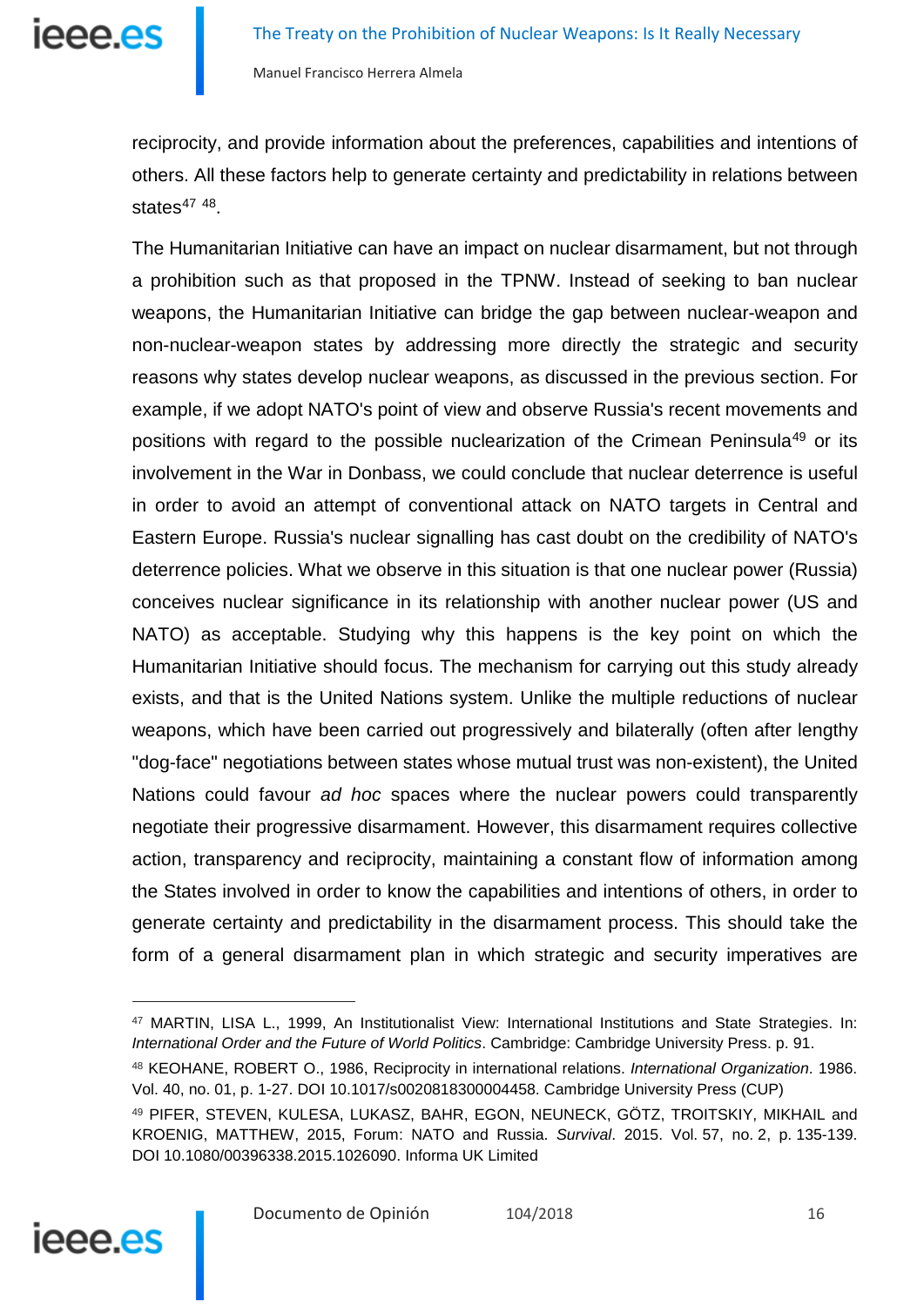treated, negotiated and mediated in order to put an end to them. There are no better mechanisms for obtaining these results than international institutions. Therefore, the debate should not focus on the TPNW and the prohibition of nuclear weapons, but on addressing strategic and security imperatives through multilateral and institutional negotiating spaces.

Many members of the Humanitarian Initiative may not like the idea of having to renounce to the ban on nuclear weapons and adopt a more institutionalist approach. However, continuing to force a general ban on nuclear weapons can have serious consequences: As noted in the previous section, it would deepen the division between possessors and non-possessors, as well as undermine the credibility of the NPT and other multilateral non-proliferation mechanisms and disarmament efforts. It would divide the members of the Humanitarian Initiative, slowing its momentum and denying much of the authority of the initiative itself that comes from its broad membership. It also diverts attention away from other efforts, such as pressuring Russia to return to arms control talks. On the other hand, the United Nations views widespread nuclear disarmament as an important mandate of the organization; it is therefore preferable for possessor states to discuss their differences and strategic and security imperatives within the United Nations system. It is true that it has become evident that certain forums of that system have not allowed significant progress to be made (i.e., the Conference on Disarmament), which obliges us to rethink and reconceptualize the forums that must be created and used within the system itself in order to achieve the goal of generalized nuclear disarmament.

#### **Conclusions**

<u>.</u>

<span id="page-16-0"></span>ieee.es

For many supporters of the TPNW, the real goal of the treaty is to put pressure on nuclearweapon states to make further progress towards widespread nuclear disarmament. However, prohibition is an inefficient instrument for achieving this end. Why? Because forcing a ban ignores the strategic and security imperatives of states. If the Humanitarian Initiative is serious about widespread nuclear disarmament, they must pay greater attention to and better understand the security imperatives of states that oppose the ban $50$ .

<sup>50</sup> WILLIAMS, HEATHER, 2016, Why a Nuclear Weapons Ban is Unethical (For Now). *The RUSI Journal*.